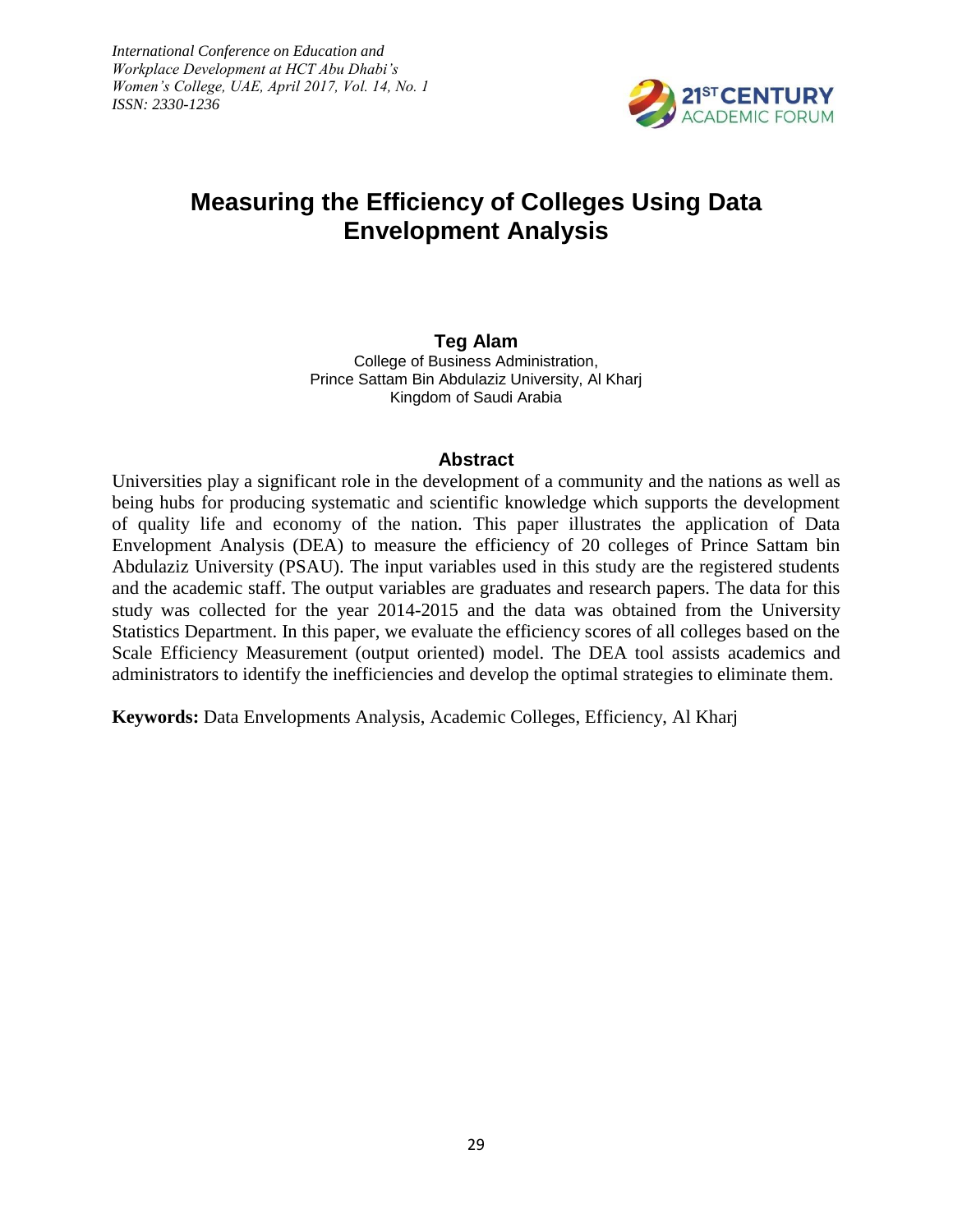#### Teg Alam

#### **Introduction**

The key task of the university is to explore and communicate knowledge and awareness. The present Prince Sattam Bin Abdulaziz University, formerly known as Al-Kharj University, was established in 1430 HC by transferring the different colleges of King Saud University, which existed in five governorates of Riyadh region (Al-Kharj, Hootah bani Tamim, Al-Aflaj, Al-sulail and Wadi Al-Dawasir) to an independent university.

The diversified approaches have been used to estimate the performance of colleges. Data Envelopment Analysis (DEA) is the most common and well-known tool for measuring the efficiencies of schools, hospitals, and universities etc.

DEA was developed by Charnes, Cooper and Rhodes (1978) to evaluate the efficiencies of nonprofit and public sector organizations. Applications of the DEA tool have been used in the context of university's colleges or courses for measuring efficiency (Abbott, 2003; Agha, Kuhail, Abdul Nabi, Salem, & Ghanim, 2011; Johnes & Johnes, 1995; Johnes, 2006; Johnes, 1996).

Also DEA techniques are used to evaluate the relative efficiencies among universities (Kao & Hung, 2008; Köksal & Nalçaci, 2006; Bougnol & Dula, 2006; Moreno & Tadepalli, 2002).

#### **General DEA Model**

Suppose that there are 'n' Decision making units (DMUs), where, m inputs and s outputs, the efficiency of  $DMU_r$  is achieved by solving the following model: (A. Charnes, W. W. Cooper, and E. L. Rhodes ,1978).

$$
\max \ w_r = \frac{\sum_{k=1}^{S} v_k y_{kr}}{\sum_{j=1}^{m} u_j x_{jr}}
$$
\ns.t\n
$$
\frac{\sum_{k=1}^{S} v_k y_{ki}}{\sum_{j=1}^{m} u_j x_{ji}} \le 1 \quad ; \forall i; i = 1, 2, 3, \dots, n
$$
\nand\n
$$
v_k, u_j \ge 0 \quad ; \text{ for all } k, j
$$

Where

 $y_{ki}$  = quantity of output 'k' formed by  $DMU_i$  $x_{ii}$  = quantity of input j consumed by  $DMU_i$  $v_k$  = weight for output k,  $u_i$  = weight for input j.

The aforementioned fractional program can be converted to a linear program (A. Charnes, W. W. Cooper, and E. L. Rhodes, 1978) as given below.

$$
\max w_r = \sum_{k=1}^s v_k y_k \sum_{j=1}^m u_j x_j = 1
$$
  

$$
\sum_{k=1}^s v_k y_{ki} - \sum_{j=1}^m u_j x_{ji} \le 0 ; \text{ for all } i
$$
  
and  $v_k, u_j \ge 0 ; \text{ for all } k, j$ 

If,  $w_r = 1$ , then  $DMU_r$  is efficient relative to other units. If,  $w_r < 1$ , then the DMU is inefficient. Later, the BCC model (Banker, R.D., Charnes, A., Cooper, W.W., 1984) modified the original CCR linear programming by adding a convexity constraint.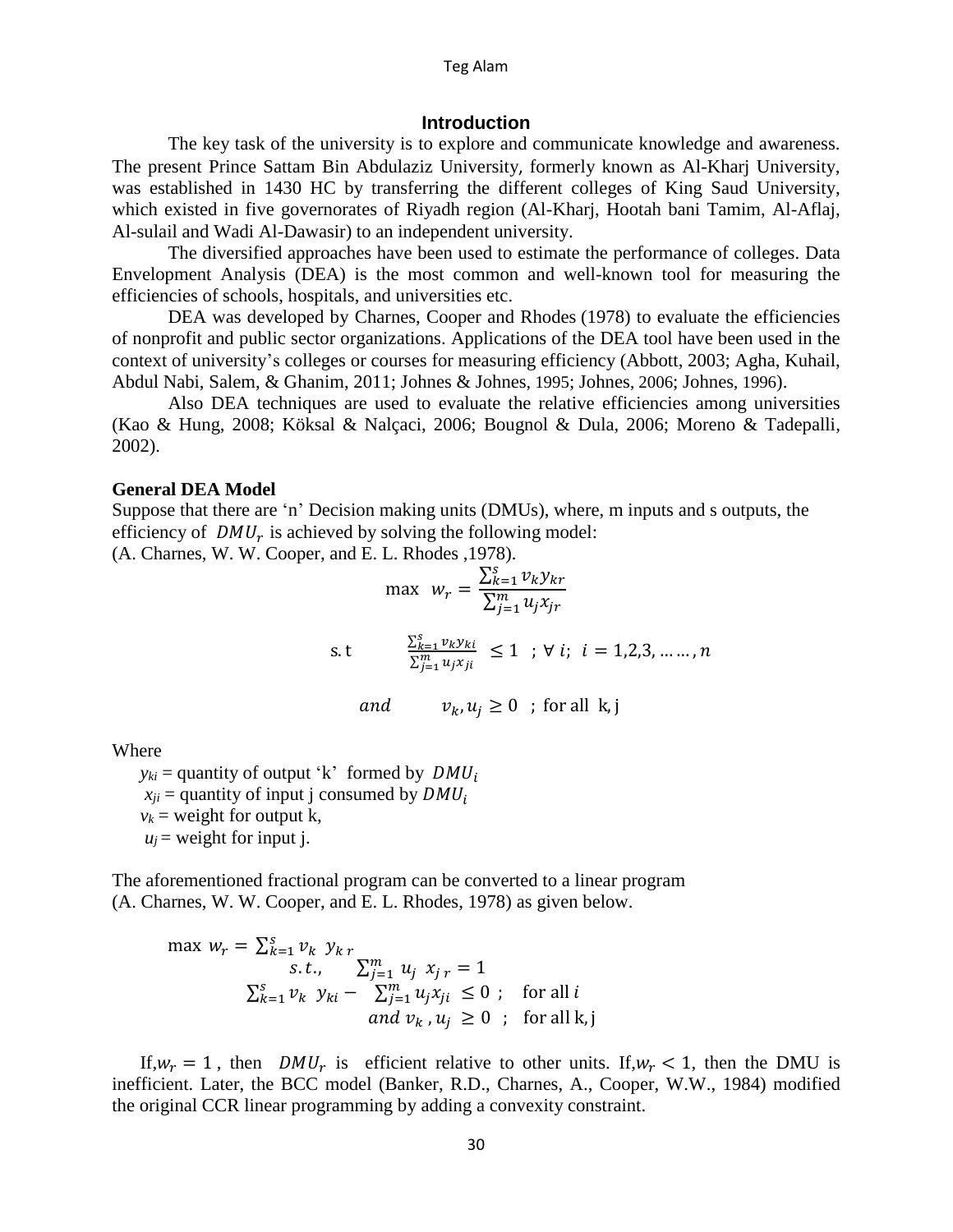A measure of Technical efficiency (TE) for a *DMU<sup>r</sup>* defined as  $\theta_r^{output} =$ Actual output<sub>r</sub> / Maximum possible output<sub>r</sub> in output-oriented model. The scale efficiency (SE) measurements achieved by comparing the 'technical efficiency measurements' formulated under the assumptions of CRS (constant returns to scale) and VRS (variable returns to scale). As aforementioned, the technical efficiency measurement associated with CRS assumption, represents overall technical efficiency (OTE). The technical efficiency measurement associated with VRS assumption represents pure technical efficiency (PTE). The term "OTE / PTE" brings a scale efficiency measurement.

#### **Data**

The sample used in this study covers twenty colleges of the university. The data for this study was collected for the year 2014-2015 and was obtained from the University Statistics Department. In this research, we used DEA Software (DEAOS) to calculate the efficiency scores of all colleges based on the Scale Efficiency Measurement (output oriented) model**.**

### **Results and Discussion**

The data given in Table-1 is known as Descriptive Statistics.

|                        | Number of<br><b>Students</b><br>enrolled | Number of<br>teaching staff | Number of<br>graduates | Number of researches |
|------------------------|------------------------------------------|-----------------------------|------------------------|----------------------|
| Minimum                | 164                                      | 12                          |                        |                      |
| Maximum                | 4177                                     | 232                         | 525                    | 35                   |
| Mean                   | 1319                                     | 104                         | 173                    | 11                   |
| Standard<br>Derivation | 1134                                     | 57                          | 157                    | 10                   |

Table: 1 Descriptive Statistics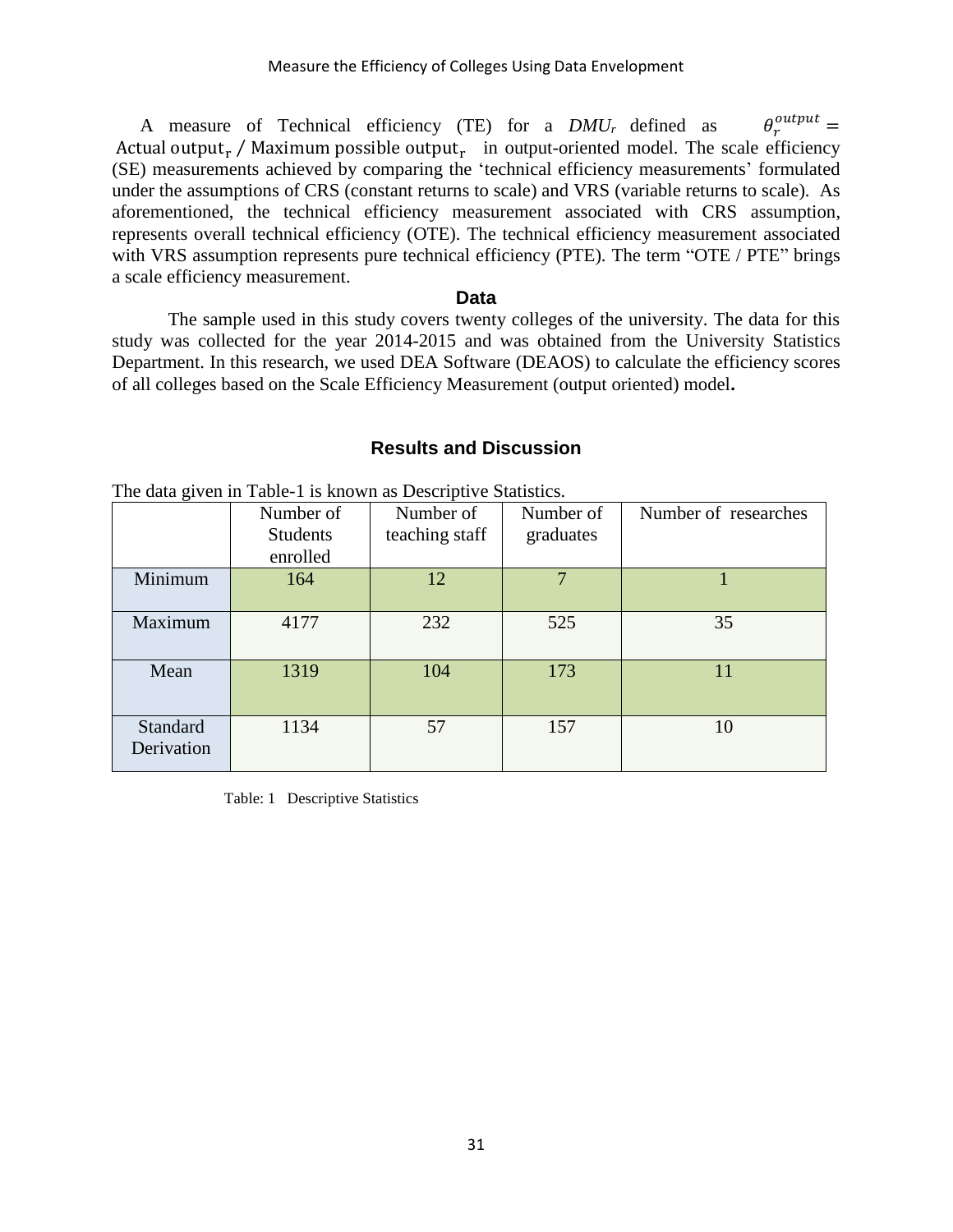## Teg Alam

| <b>DMUs</b>       | <b>Colleges</b>                                        | <b>Efficiency</b><br><b>Scores</b> |
|-------------------|--------------------------------------------------------|------------------------------------|
| DMU1              | College of Education, Al kharj                         | 92%                                |
| DMU <sub>2</sub>  | College of Business Administration, Al kharj           | 99%                                |
| DMU <sub>3</sub>  | College of Science & Humanities, Al kharj              | 85%                                |
| DMU4              | Community College, Al kharj                            | 100%                               |
| DMU <sub>5</sub>  | College of Applied Medical Science, Al kharj           | 92%                                |
| DMU <sub>6</sub>  | College of Pharmecy                                    | 100%                               |
| DMU7              | College of Engineering & Computer Science, Al<br>kharj | 100%                               |
| DMU8              | College of Engineering, Al kharj                       | 98%                                |
| DMU9              | <b>Medical College</b>                                 | 100%                               |
| DMU <sub>10</sub> | <b>Dental College</b>                                  | 87%                                |
| DMU11             | College of Education, Al Delam                         | 100%                               |
| DMU12             | College of Science & Humanities, Huta                  | 100%                               |
| DMU13             | College of Business Administration, Huta               | 84%                                |
| DMU14             | College of Science & Humanities, Aflaj                 | 95%                                |
| DMU15             | Community College, Aflaj                               | 43%                                |
| DMU16             | College of Science & Humanities, Al Sulel              | 99%                                |
| DMU17             | College of education, Wadi Al Dawasir                  | 100%                               |
| DMU18             | College of Arts and Science, Wadi Al Dawasir           | 87%                                |
| DMU19             | College of Engineering, Wadi Al Dawasir                | 85%                                |
| DMU <sub>20</sub> | College of Applied Medical Science, Wadi Al<br>Dawasir | 42%                                |

The efficiency scores obtained by different colleges are displayed in Table 2.

Table 2: Efficiency Score of the Colleges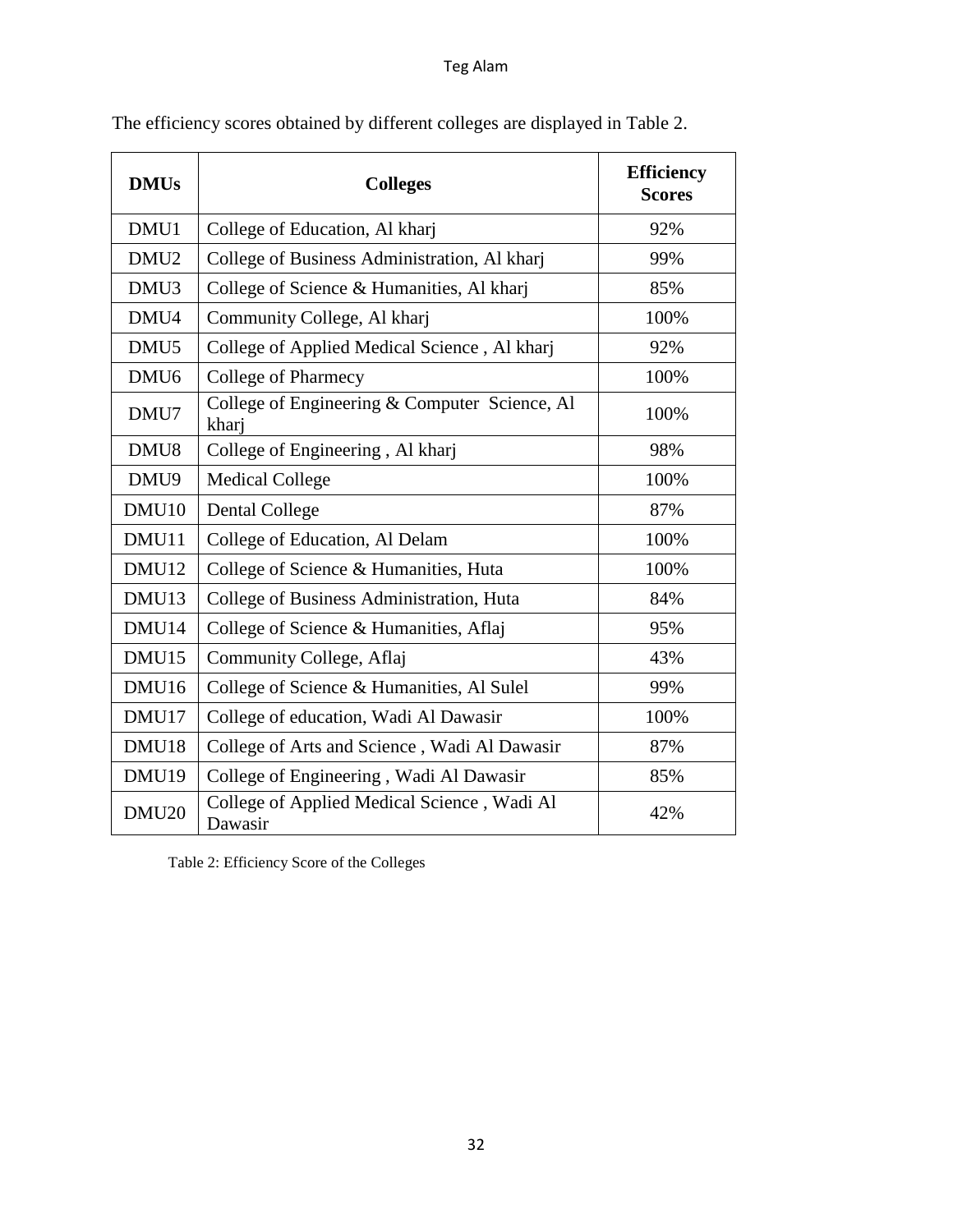

Figure 1: Efficiency Score of the Colleges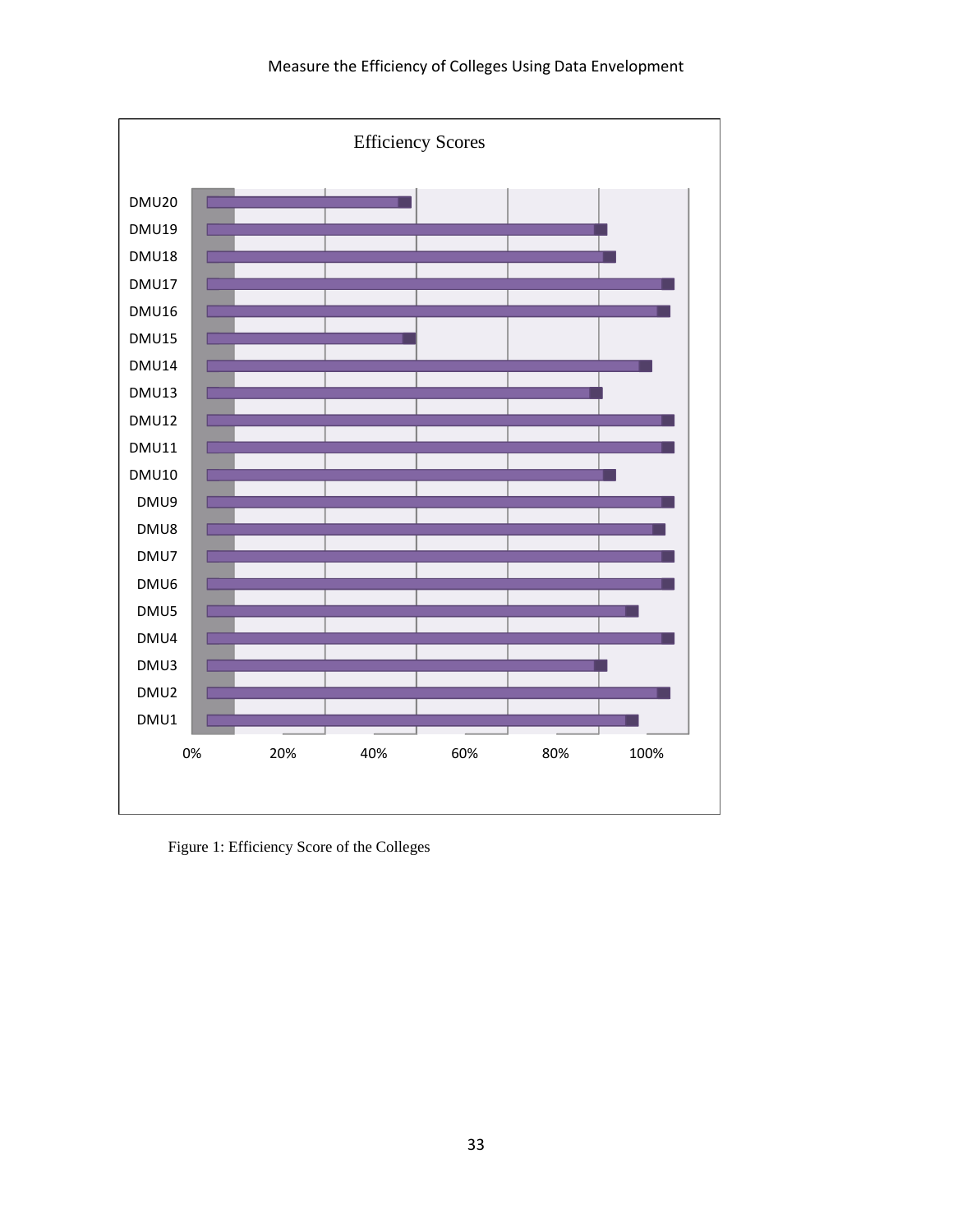Teg Alam



Figure 2: Efficiency Score of the Colleges

The colleges that achieved coefficient scores equal to 100%, were regarded as efficient ones. It means that they are efficient in utilizing their resources to produce all the defined outputs. Most of the colleges are nearest to 100% which shows that all the colleges will become efficient very soon. The results reveal that only two colleges achieved scores below fifty percent which requires them to focus more attention to reallocation of the resources to utilize them efficiently. This paper suggests that almost all colleges utilize their resources efficiently in producing graduates as well as research outputs. The findings of the paper are useful and important for the university administrators and policy makers which can help them in making decisions and managing their resources. The efficient colleges can be regarded as the model and benchmark for the other colleges.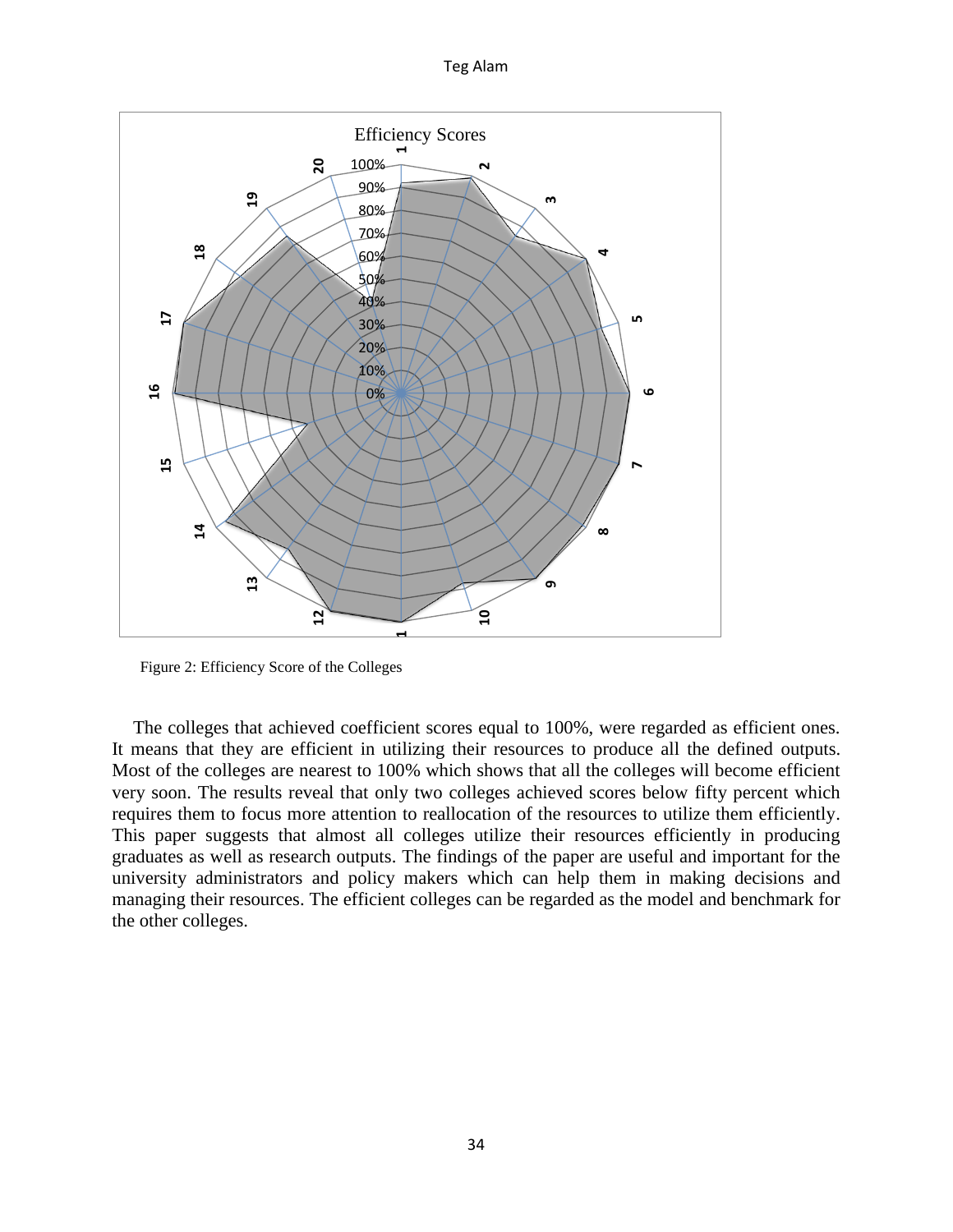### **Conclusion**

The Ministry of Education in the Kingdom of Saudi Arabia is making all efforts towards the growth of the Nation regarding education and producing the best qualified cadres who can contribute to the development of the country and can compete successfully in this era of the competitive environment.

This study uses the DEA techniques to assess the efficiency of 20 colleges at Prince Sattam bin Abdulaziz University for the academic year 2014-2015. The results showed that approximately fifty percentage colleges are efficient in term of scale efficiency measurement (output Oriented) models. This means that the colleges are efficient in utilizing their resources to produce all the defined outputs. The efficiency scores indicate that which college needs improvement. The enhancements can be reached by either decreasing the inputs or increasing the outputs.

Most of the colleges have reached the range between 90% - 100% scores. Since some colleges are inefficient, the university administration is advised to be focused on them and develop the strategies to minimize their inadequacies. Despite the PSAU is a recently established university, it is growing and developing very fast. From the analysis, it was observed that the PSAU administrators are capable to identify the colleges that are inefficient in utilizing their resources. Also, it is recommended to reallocation of resources as it can increase the average efficiency score of the colleges.

Overall, we conclude that PSAU is growing rapidly in terms of production of graduates, teaching excellency, scientific research, efficiency of employees and infrastructure.